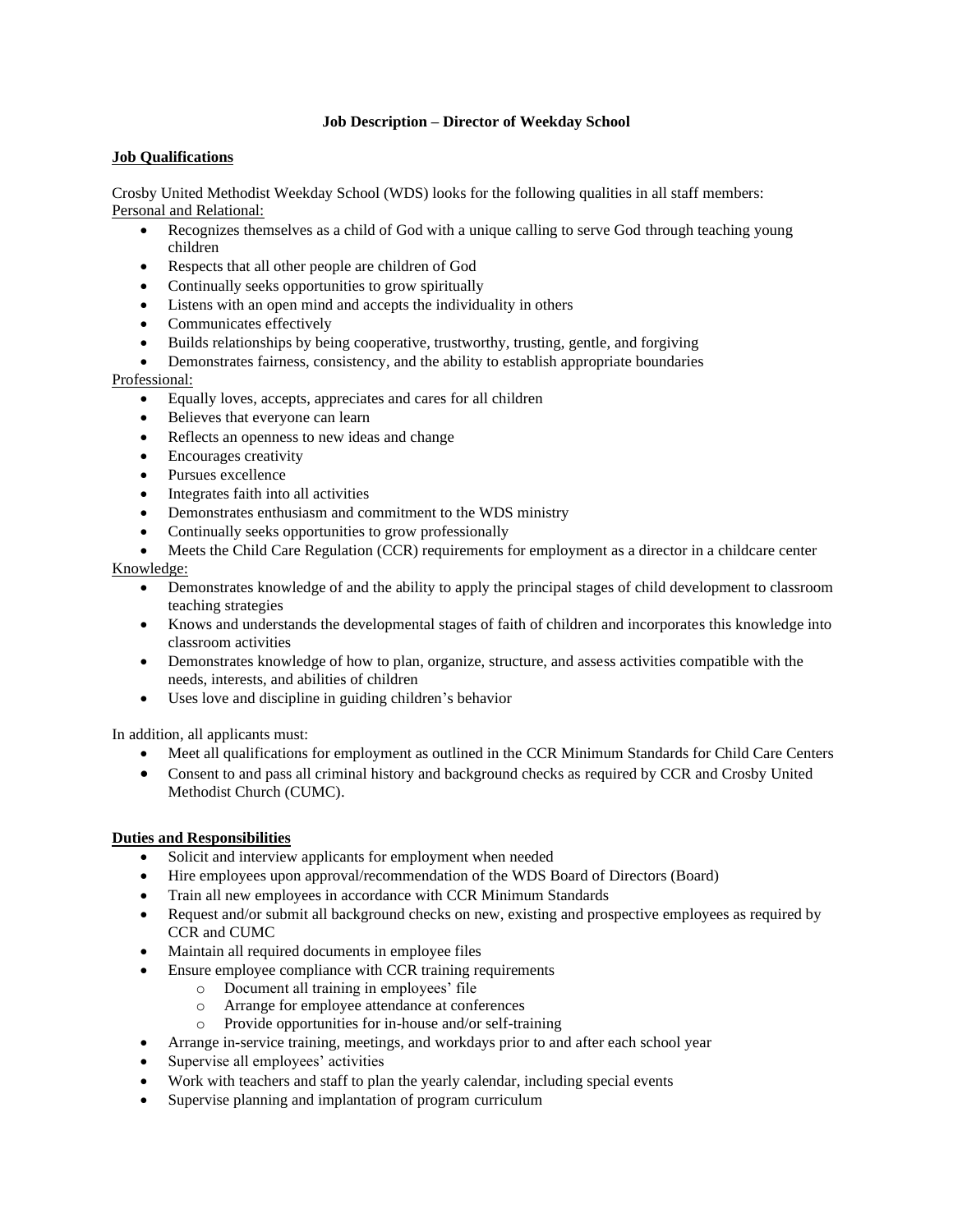- Ensure teachers are preparing, submitting, and following lesson plans in accordance with procedures
- Provide any support needed to teachers and other staff
- Find and prepare substitutes when teachers are absent
- Conduct regular staff meetings
- Evaluate staff on an annual basis
- Prepare annual WDS budget for approval by Board
- Prepare periodic income statement and budget/actual comparison
	- o Provide monthly CUMC Finance Committee
		- o Provide quarterly to Board
- Maintain all WDS financial records, including
	- o Student accounts and other receivables
	- o Payroll, including paying employees in accordance with pay procedures
	- o Accounts payable
	- o Monthly bank reconciliations
- Manage all payroll related liabilities, including
	- o Monthly payment of payroll liabilities
		- o Quarterly filing of payroll tax reports
- Manage billing, collection, and deposit of all student payments
- Purchase supplies, curriculum materials, and equipment as needed
- Prepare and make available WDS enrollment packet each spring for the next school year
- Manage enrollment of new students
	- o Ensure all forms have been properly completed and submitted
	- o Ensure all registration fees and tuition pre-payments have been received
	- o Ensure all students have complied with all CCR enrollment requirements
- Prepare, distribute, receive and evaluate Parent Surveys at the end of each school year
- Prepare class rosters prior to the beginning of school
- Responsible for the daily operation of the WDS program
- Prepare and lead daily Round-Up sessions each morning
- Prepare and lead weekly chapel service
- Prepare and distribute a monthly school newsletter and calendar
- Assist with daily drop off and pick up of students
- Work with parents to resolve any problems, questions, or concerns
- Communicate regularly with parents via notes and emails to keep them updated on school events
- Assist teachers and staff with any student discipline issues
- Ensure WDS is in compliance with CCR Minimum Standards in all areas at all times
- Implement and document fire drills and severe weather drills as required
- Inspect playground on a monthly basis and document on Playground Safety Checklist
- Complete the Daily Building & Grounds Checklist
- Keep abreast of any bulletins and notices issued by the United States Consumer Product Safety Commission regarding recalls of any children's products and document yearly compliance annually on Children's Products Certification form
- Request and work with companies/officials to obtain all required inspections
	- o Fire alarm
	- o Harris County Fire Marshall
	- o Harris County Health Department
	- o Gas line
	- o Fire extinguishers
- Maintain documentation of all drills and inspections for review by officials as needed
- Coordinate use of classrooms and common areas with other CUMC staff for church events
- Attend and report on WDS at monthly CUMC Administrative Council meetings as needed
- Work with CUMC Trustees regarding any maintenance or building requirements
- Arrange, attend, and report at WDS Board meetings on at least a quarterly basis or as needed
- Maintaining the classrooms, storage room, closets, and cabinets in a neat and orderly manner